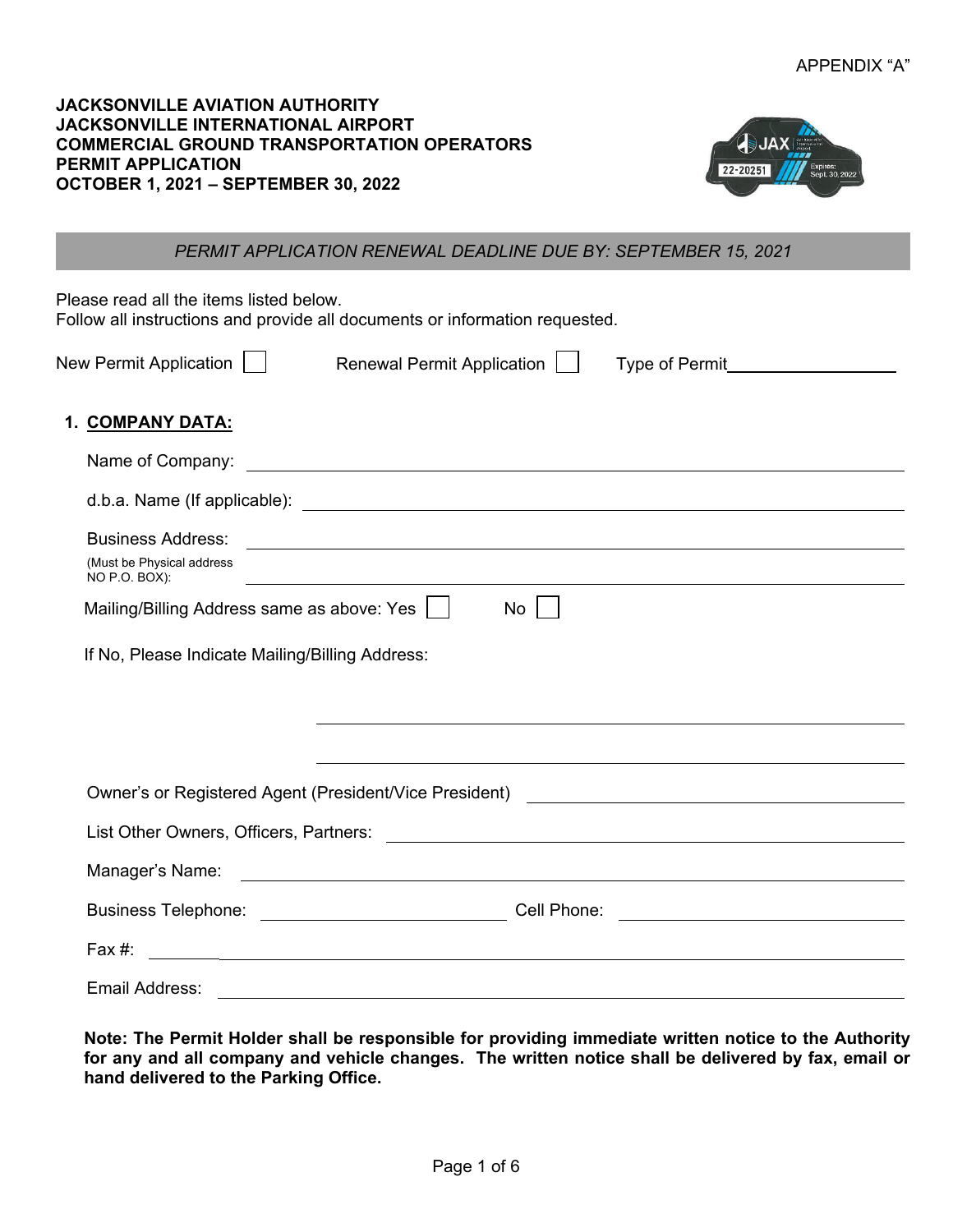**2. APPLICATION FEE:** For new or renewal Permit, or for any ownership change of an existing Permit, there will be a non-refundable application fee of \$100.00. Make checks payable to the "Jacksonville Aviation Authority" (JAA).

## **3. VEHICLE INFORMATION:**

- **A.** Provide the information requested on the attached "Vehicle Schedule" form for each vehicle for which you desire a permit and Proximity Card. Complete additional forms, as required. Information must also be provided in writing each time a vehicle is added or deleted from the fleet;
- **B.** Provide (email, deliver, fax or mail) a copy of the current vehicle registration for EACH VEHICLE listed on your attached schedule;
- **C.** Vehicle MUST be registered under the company name listed above as a commercial vehicle; or
- **D.** If vehicle is leased, attach a copy of the leasing agreement (contract or notarized document required) for each leased vehicle including the term of the lease;
- **E.** Permit Holder must provide a valid driver's license for each driver.
- **4. INSURANCE:** Provide a copy of the Certificate of Insurance covering every vehicle described in your vehicle schedule that meets the following requirements:
	- **A.** Unless "Any Auto" is specified, a schedule (year, make, entire VIN) of each vehicle covered by the policy must accompany the Certificate of Insurance;
	- **B.** Minimum coverage for each vehicle shall be \$125,000/\$250,000/\$50,000;
	- **C.** The company name, as listed above, must be stated on the Certificate of Insurance, as well as, the policy number;
	- **D.** The Jacksonville Aviation Authority must be listed as additionally insured on the Certificate of Insurance;
	- **E.** Each insurance policy shall provide that it may not be canceled until the expiration of thirty (30) days after the notice of its intended cancellation has been given in writing to the Authority by registered mail or personal delivery.
	- **F.** Insurance Violations. Upon the expiration or cancellation without renewal of a Permit Holder's policy of insurance the Chief Executive Officer of the Airport, or his designee, immediately suspend the Permit Holder's Permit. The Chief Executive Officer or his designee shall notify the Permit Holder of the suspension by telephone and email. Any unexpired Permit shall be immediately reinstated upon providing proof, satisfactory to the Chief Executive Officer or his designee, that the Permit Holder has the insurance required by these Rules and Regulations.
- **5. GOOD STANDING:** If the Permit Holder is a corporation or limited partnership, the Authority will verify a certificate evidencing that the Permit Holder is either a Florida corporation or limited partnership in good standing in the State of Florida or is a foreign corporation or limited partnership authorized to transact business in the State of Florida.
- **6. FICTITIOUS NAME:** If the Permit Holder (including a sole proprietorship) operates under a fictitious name, the Authority will verify the Permit Holder's fictitious name registration with the State of Florida.
- **7. SECURITY DEPOSIT:** The Permit Holder must be in full compliance with the security deposit required by the Commercial Ground Transportation Policy. In the event of the sale or transfer of a company who is a Permit Holder, the exact security deposit amount on file with the Jacksonville Aviation Authority must be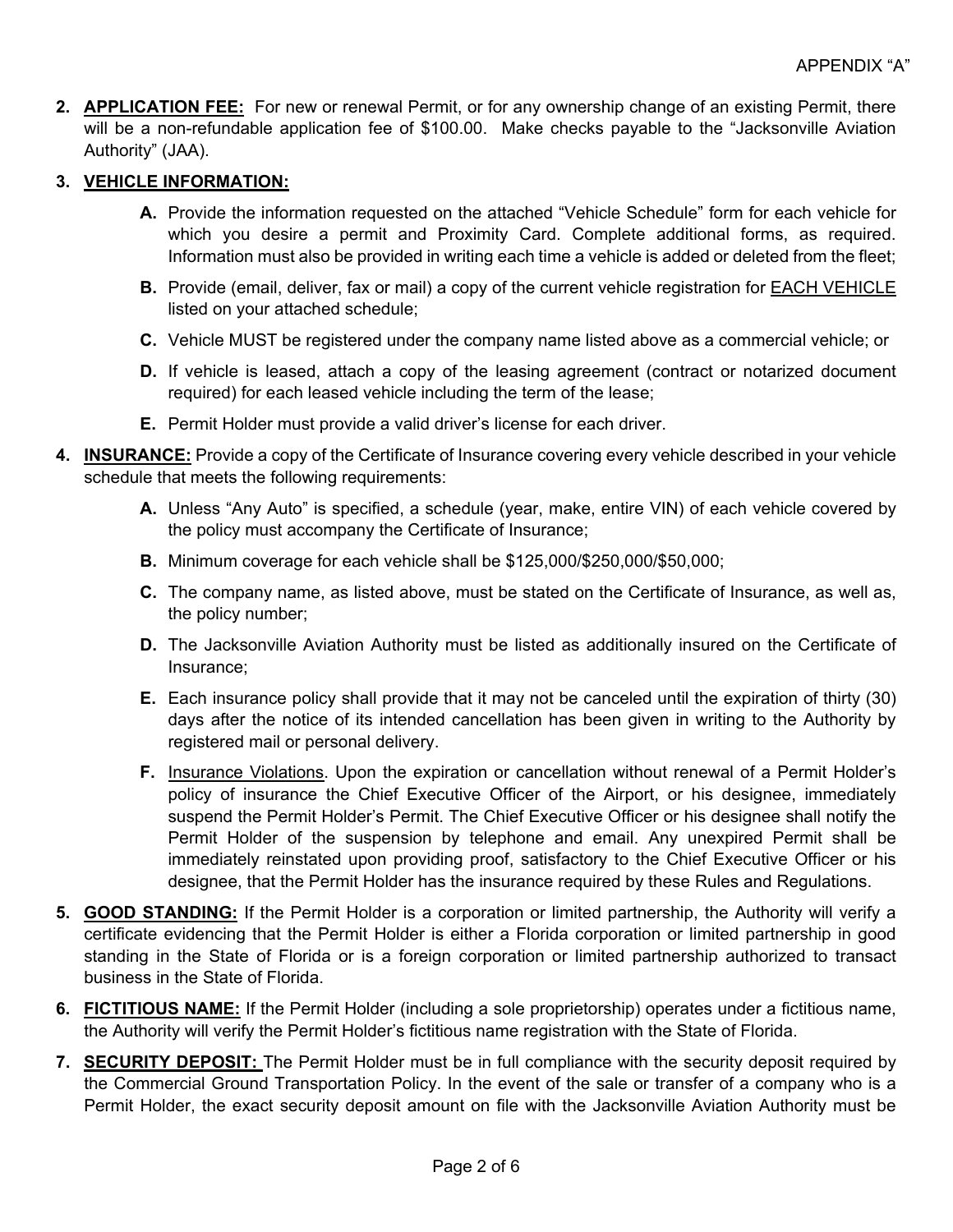listed in the contract for such sale or ownership transfer and will include legal verbiage that specifies the person(s) or company that will retain ownership of the security deposit. Further, the new Permit holder or company owner(s) must provide the security deposit specified in the Authority's Commercial Ground Transportation Policy to the Jacksonville Aviation Authority prior to being authorized to operate as a valid Permit holder.

- **8. AFFIXING PERMIT DECALS AND PROXIMITY CARDS:** Permit decals issued pursuant to this application are to be affixed to vehicles on the inside lower corner of the windshield on the driver side. Proximity cards must be presented each time a vehicle enters and exits the facilities. Permit decals and Proximity cards are assigned to a specific vehicle and are non-transferable. Contact the Parking Office for additional or replacement permit decals or proximity cards.
- **9. IDENTIFICATION OF PERMIT HOLDER ON VEHICLE:** All vehicles must display identification of the name or the fictitious name registered with the State of Florida of the Permit Holder on the exterior side of the vehicle or on the front license plate of the commercial vehicle. In the case of a Vehicle displaying the name of another Operator or Permit Holder that contracted transportation services from the Permit Holder, the name, or the fictitious name registered with the State of Florida, of the permit Holder of the Vehicle providing transportation must be displayed on the Vehicle dashboard, adjacent to the Permit Decal, and must be visible from the outside the Vehicle.
- **10. PAYMENT OF FEES:** No Permit holder may operate at the Airport unless the Permit holder has timely paid all applicable fees. A non-refundable fee will be charged for non-sufficient fund checks and Permit Holder will be immediately placed on suspension until all applicable fees, late fees, and penalties are paid in full.
- **11. The mailing address of the Authority is:**

Jacksonville Aviation Authority Business Development Department

> 14201 Pecan Park Road Jacksonville, FL 32218

**12. NONDISCRIMINATION REQUIREMENTS:** Permit Holder shall not on the grounds of race, color, gender, age, sexual orientation, marital status or national origin discriminate or permit discrimination against any person or group of persons in any manner prohibited by federal, state or local laws or regulations. The Permit Holder shall notify all Drivers that they are to accept any and all passengers desiring transportation services without discrimination of any kind. The Permit Holder agrees that any violation by Drivers operating under this Permit shall be cause for denying such Drivers the privilege to come upon the Airport to do business providing transportation services. Permit Holder agrees to comply with the nondiscrimination requirements set forth in Attachment I, attached hereto and made a part hereof, to the extent these requirements apply to the Permit Holder as a matter of law.

**NOTE: Failure to complete the permit renewal process prior to the due date of (SEPTEMBER 15, 2021) will result in a non-refundable late fee of \$50.00.**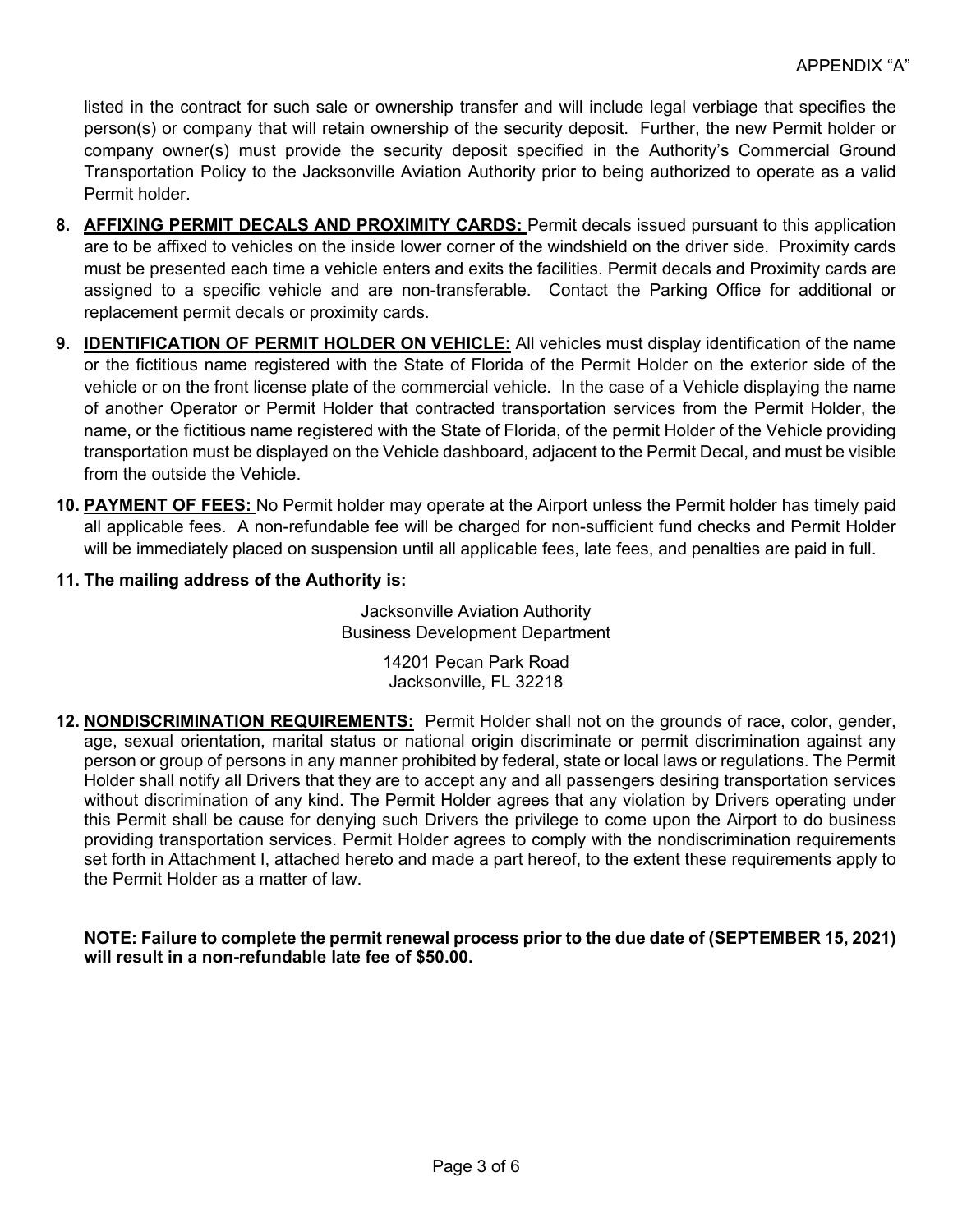#### **Complete the attached "Statement of Receipt, Acknowledgement and Understanding of the Ground Transportation Rules & Regulations.**

The above named company, its representatives and the employees agree to operate within the guidelines of the Rules and Regulations at Jacksonville International Airport, Jacksonville, Florida, as established and adopted by the Jacksonville Aviation Authority Board on or as thereafter amended. As the authorized representative of the permitted ground transportation company listed below, I acknowledge that I have a responsibility to obtain the latest version of the Commercial Ground Transportation Rules and Regulations at Jacksonville International Airport. I certify that I have received a copy of the above referenced Commercial Ground Transportation Rules and Regulations and I understand it is the Permit Holder's responsibility to inform all current and future employees of these Rules and Regulations. Furthermore, as the authorized representative, I acknowledge that the below listed ground transportation company (Permit Holder) is responsible for the actions of its drivers, employees, affiliates or any other person provided or attempting to provide ground transportation service.

I understand any violations of the Commercial Ground Transportation Rules and Regulations, or the contractual obligations contained in the agreement, may result in financial penalties and/or in the suspension and/or revocation of my company's operating privileges at Jacksonville International Airport.

Further, I understand it is my obligation to pay all fees, late fees, financial penalties, interest and security deposit requirements as required in the Commercial Ground Transportation Rules and Regulations. I acknowledge failure to fulfill financial obligations will result in the suspension of operating privileges for my company.

I certify that all information provided on this application is true and correct.

| Date         |
|--------------|
| <b>Title</b> |
| Date         |
|              |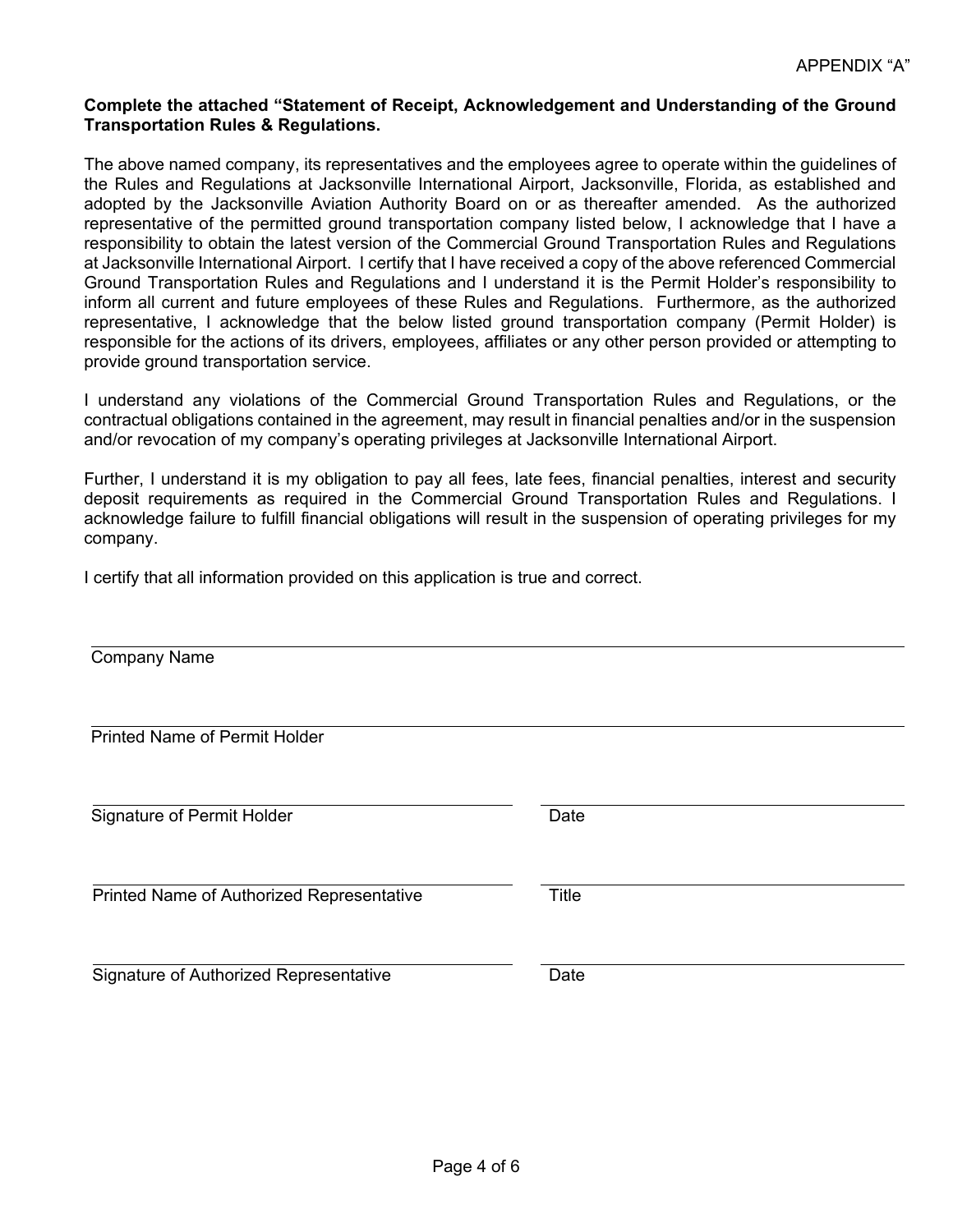## **MUST BE TYPED OR PRINTED**

\*Please note wheelchair accessible (ADA) vehicles with an asterisk (\*) adjacent to the Year JAA will complete the Decal column.

Provide the following information for each vehicle to be used to provide service.

Use additional pages if necessary.

| Year | Make | Model | State & License Plate # | #Seats | <b>USDOT</b><br>Number | PROX# | Decal #<br>JAA Use |
|------|------|-------|-------------------------|--------|------------------------|-------|--------------------|
|      |      |       |                         |        |                        |       |                    |
|      |      |       |                         |        |                        |       |                    |
|      |      |       |                         |        |                        |       |                    |
|      |      |       |                         |        |                        |       |                    |
|      |      |       |                         |        |                        |       |                    |
|      |      |       |                         |        |                        |       |                    |
|      |      |       |                         |        |                        |       |                    |
|      |      |       |                         |        |                        |       |                    |
|      |      |       |                         |        |                        |       |                    |
|      |      |       |                         |        |                        |       |                    |
|      |      |       |                         |        |                        |       |                    |
|      |      |       |                         |        |                        |       |                    |
|      |      |       |                         |        |                        |       |                    |
|      |      |       |                         |        |                        |       |                    |
|      |      |       |                         |        |                        |       |                    |
|      |      |       |                         |        |                        |       |                    |
|      |      |       |                         |        |                        |       |                    |
|      |      |       |                         |        |                        |       |                    |
|      |      |       |                         |        |                        |       |                    |
|      |      |       |                         |        |                        |       |                    |
|      |      |       |                         |        |                        |       |                    |